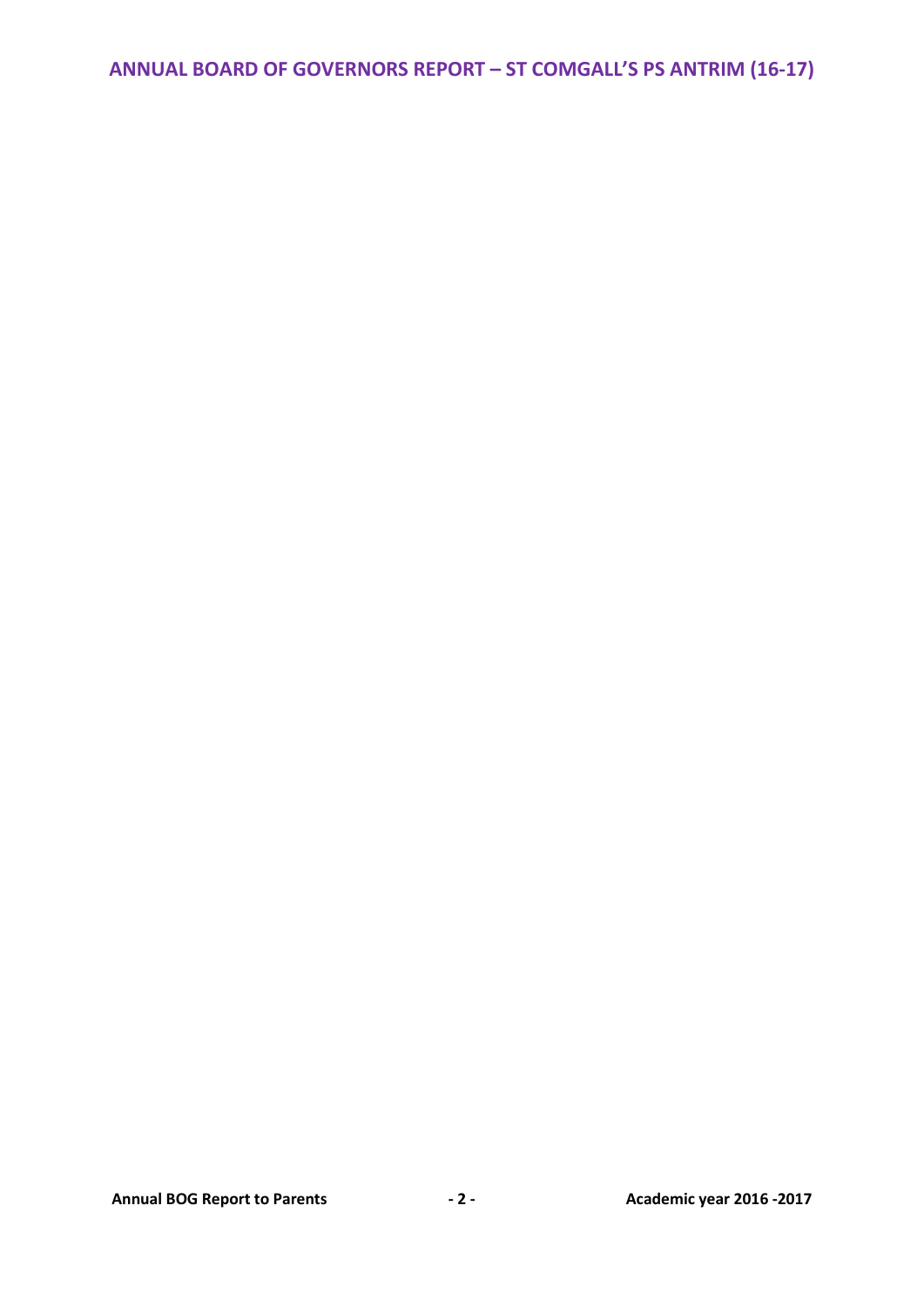## **ANNUAL BOARD OF GOVERNORS REPORT – ST COMGALL'S PS ANTRIM (16-17) Board of Governors 16 - 17**

Rev Fr S Emerson Chair Person & Trustee Mrs R Lynch Vice Chair & EA Mr P Murray DENI Mr S Marley **Trustee** Mr D Callan **Education Authority** Mrs S Barwick Trustee Mr B Michael **Trustee** Mrs M Hannigan Teacher Governor Mrs C Gillan **Parent Governor** Mr J Matthews Principal

**Annual BOG Report to Parents - 3 - Academic year 2016 -2017**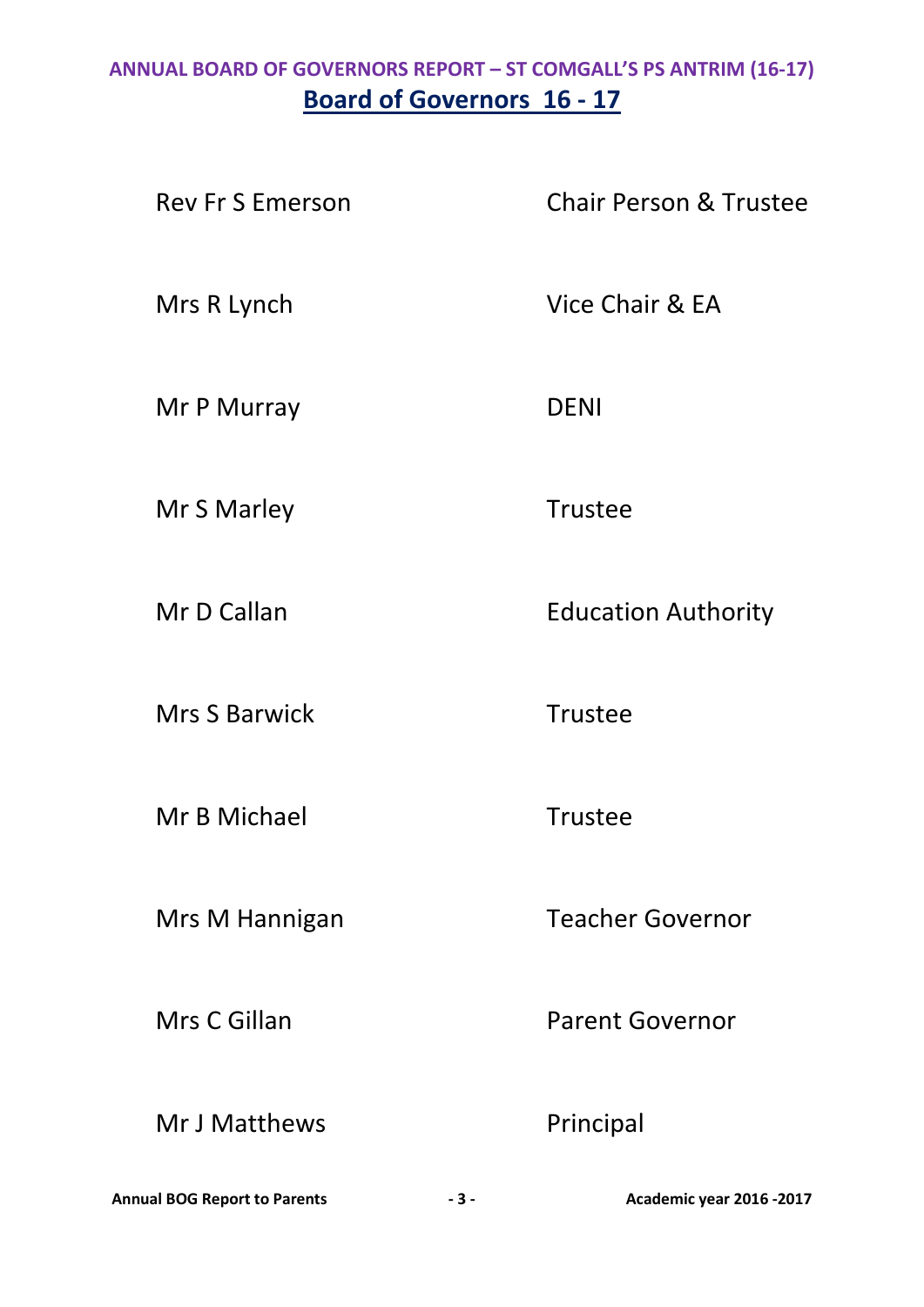## **Staffing**

Staffing consisted of one principal, one vice-principal, 20 class teachers, one full time special needs teacher, one part time Newcomer teacher, four peripatetic music teachers and one peripatetic literacy support teacher.

#### Teaching duties for the staff were as follows:

| Year 1 | Mrs O Neill<br>*Mrs Walsh | Mrs Mullan                 | Mrs Sipa                   |
|--------|---------------------------|----------------------------|----------------------------|
| Year 2 | Mrs McCaughan             | Mrs Ntareme<br>*Mrs Duffin | Miss McAllister            |
| Year 3 | Mr Henry                  | Mrs McLaughlin             | Mrs Black                  |
| Year 4 | Mrs Ewing                 | Mr Phillips                | Mrs O'Donnell              |
| Year 5 | Mrs Quinn<br>*Mr Christie | Mrs Kelly                  | Mrs Duffy / Mrs<br>McGrath |
| Year 6 | Mrs Hannigan              | Mrs Magee                  | Mr McShane                 |
| Year 7 | Mr McLaughlin             | Mr Jones                   |                            |

\* Maternity teacher cover

| Principal             | Mr Matthews          |
|-----------------------|----------------------|
| <b>Vice Principal</b> | Mrs McIntyre         |
|                       |                      |
| Special Needs Teacher | Mrs O'Neill          |
| Newcomer Teacher      | Miss O'Sullivan      |
|                       |                      |
| School Psychologist   | Mrs Gillespie        |
|                       |                      |
| Peripatetic Music     | Mr Heron (Strings)   |
|                       | Mrs McCann (Strings) |
|                       | Mr Doherty (Wind)    |
|                       | Ms Heaney (Wind)     |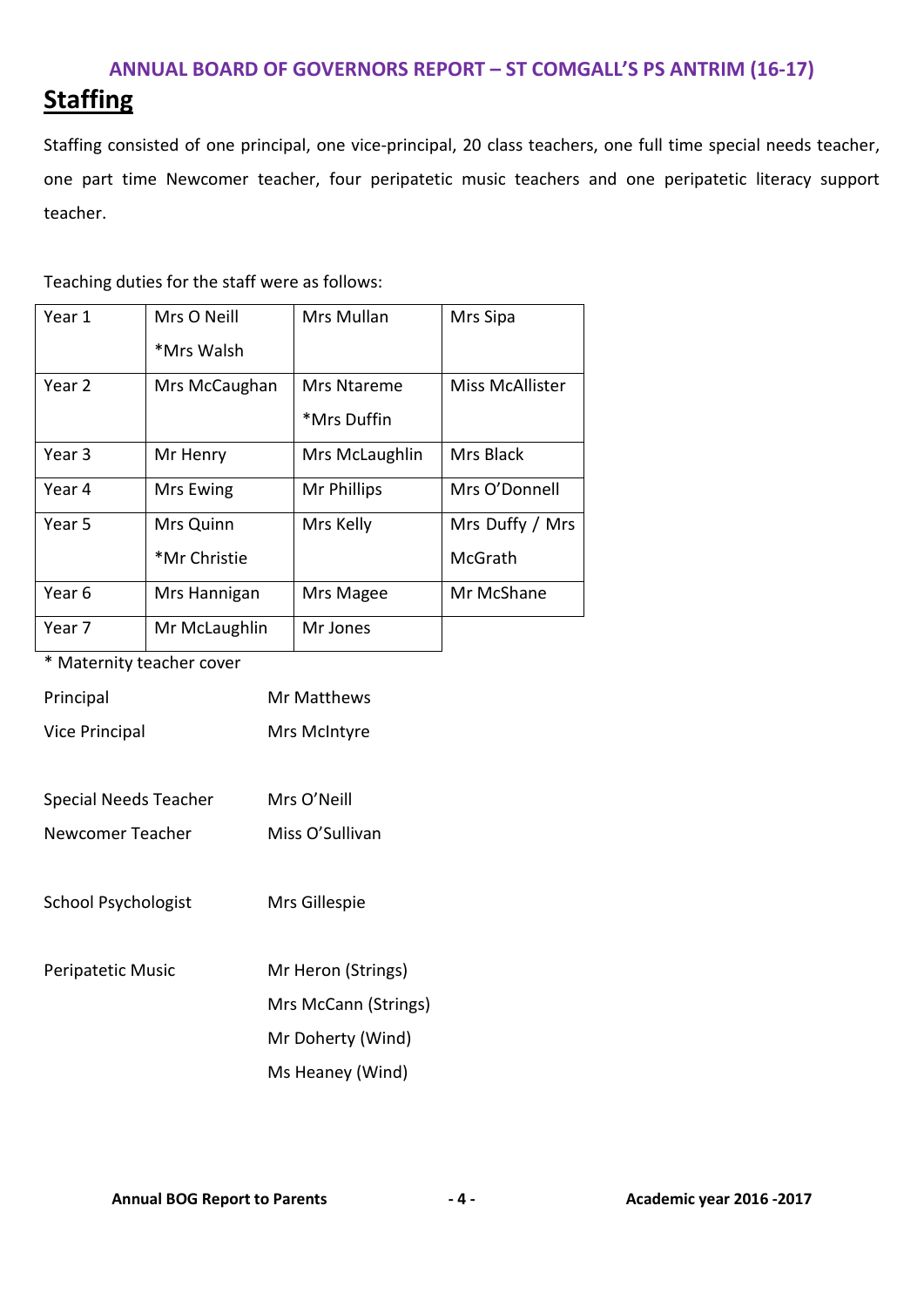| <b>Ancillary and Auxiliary</b>                                                            |             |                   |            |                                                               |                  |
|-------------------------------------------------------------------------------------------|-------------|-------------------|------------|---------------------------------------------------------------|------------------|
| <b>Office Staff</b>                                                                       |             | Mrs McCollum      |            |                                                               |                  |
|                                                                                           |             | Mrs Mallon        |            |                                                               |                  |
|                                                                                           |             |                   |            |                                                               |                  |
| <b>Classroom Assistants</b>                                                               |             |                   |            |                                                               |                  |
| Mrs. Walker                                                                               |             | Mrs Floyd         |            |                                                               |                  |
| Mrs. Hirst                                                                                |             | Mrs. Hegarty      |            |                                                               |                  |
| Miss Lavery                                                                               |             | Mrs. Murphy       |            |                                                               |                  |
| Mrs Jones                                                                                 |             | Mrs Trelford      |            |                                                               |                  |
| Miss Begg                                                                                 |             | <b>Miss McKay</b> |            |                                                               |                  |
| Mrs. O'Neill                                                                              |             | Mrs. Hunter       |            |                                                               |                  |
| Mrs. Hussain                                                                              |             |                   |            |                                                               |                  |
| Mrs. Western                                                                              |             |                   |            |                                                               |                  |
| Mrs Moran                                                                                 |             |                   |            |                                                               |                  |
| Mrs. Magee                                                                                |             |                   |            |                                                               |                  |
|                                                                                           |             |                   |            |                                                               |                  |
| <b>Cleaning Staff:</b>                                                                    |             |                   |            | Ms Traneltye, Ms Burdriene, Ms McGuinness, Ms Zareba          |                  |
| <b>Building Supervisor:</b>                                                               |             |                   |            | Mr Lavery - Until end of May 2017. Mr McDonnell from May 2017 |                  |
| <b>Crossing Patrol Staff:</b>                                                             |             | Mrs McCartney     | Mr Kennan  |                                                               |                  |
|                                                                                           |             |                   |            |                                                               |                  |
| <b>Supervisory Assistants</b>                                                             |             |                   |            |                                                               |                  |
| Mrs Trelford                                                                              | Mrs O'Neill |                   | Miss McKay | Miss Lavery                                                   |                  |
| Mrs Murphy                                                                                | Mrs Western |                   | Mrs Hunter | Mrs Magee                                                     | & Whole CA Team. |
| <b>Chaplains:</b>                                                                         | Fr Emerson  |                   |            |                                                               |                  |
|                                                                                           |             |                   |            |                                                               |                  |
| <b>Appointments, Promotions and Resignations</b>                                          |             |                   |            |                                                               |                  |
| Mrs Hannigan retired after many years of service to the parish of Antrim in St Comgall's. |             |                   |            |                                                               |                  |
|                                                                                           |             |                   |            |                                                               |                  |

Miss Flanagan was appointed as a teacher to assist with Science development in the school.

Mrs Walsh was appointed as a teacher to assist with ICT development in the school.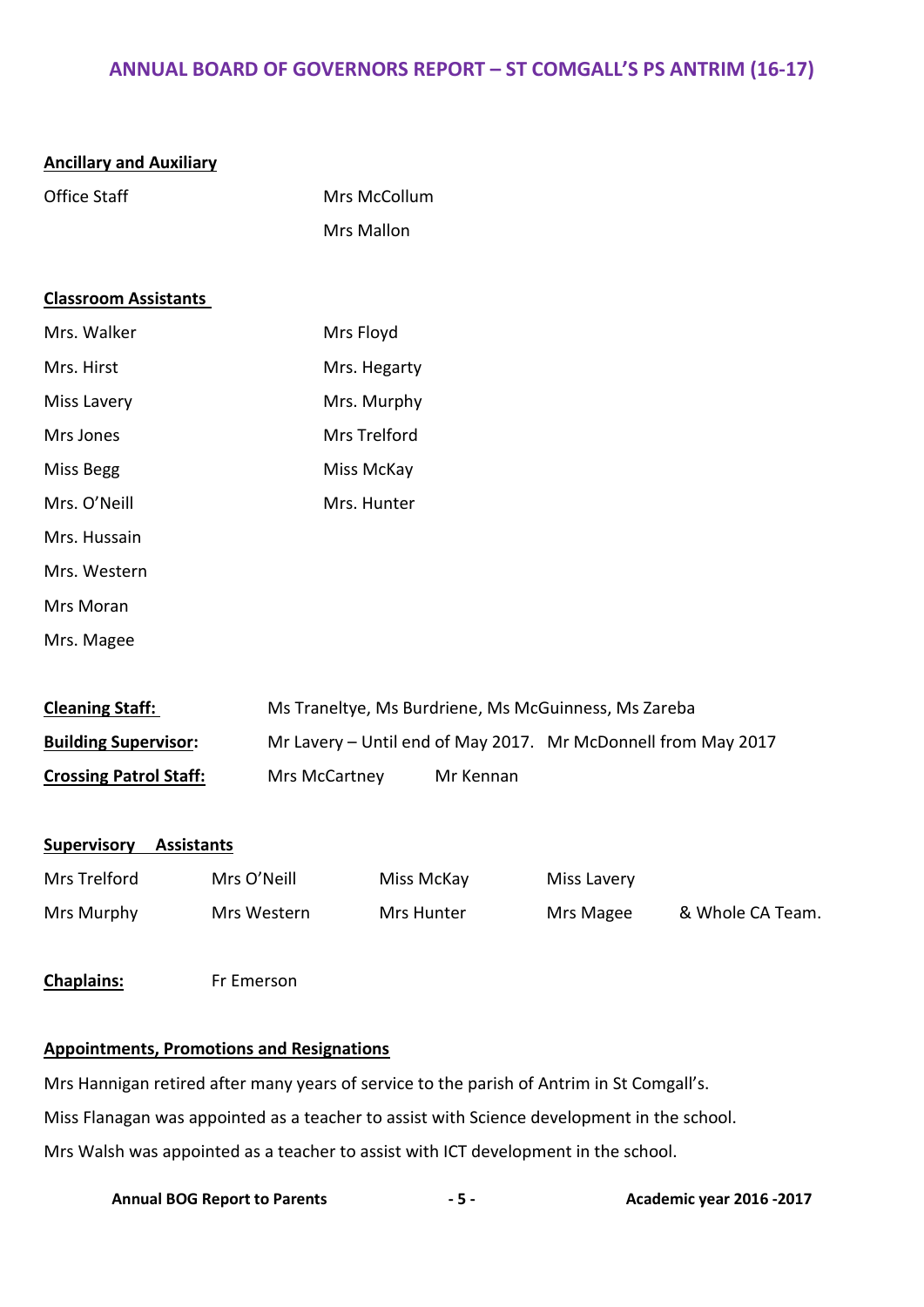#### **PRSD, Beginning Teachers and Early Professional Development**

#### **Performance Review Staff Development (PRSD)**

Mr Matthews successfully completed his PRSD with Governor reviewers.

#### **Induction & EPD**

There were two teachers successfully completed Induction training 2016 / 2017.

One teacher successfully completed Early Professional Development (1) Training

#### **Student Placements**

There were no teaching student placements facilitated this year.

There were 15 Non-Teaching/training/ work experience placements facilitated.

Two were long term placements for NVQ and the rest were work experience for post primary schools.

### **Staff Development**

Please find below the staff development that has taken place Sept 2016 – June 2017.

| <b>Training Course Title</b>        | Organiser                      | <b>Date</b>       | Number of      |
|-------------------------------------|--------------------------------|-------------------|----------------|
|                                     |                                |                   | <b>Staff</b>   |
| Oxford Owl On-line Training         | Mrs Hannigan / Miss McAllister | 30 August 2016    | 24             |
| <b>Evaluations of Mental Maths</b>  | Mrs Duffy                      | 31 August 2016    | 24             |
| <b>SMART Target Training</b>        | Mrs McIntyre                   | 05 September 2016 | 24             |
| C2K Media Library                   | C2K                            | 06 September 2016 | 6              |
| <b>Nelson Handwriting Training</b>  | Mrs Hannigan / Miss McAlister  | 12 September 2016 | 24             |
| <b>C2K Fronter Training</b>         | C2K                            | 13 September 2016 | 8              |
| Developemnt of MM Planning          | Mrs Duffy                      | 19 September 2016 | 24             |
| <b>WAU Science CPD</b>              | <b>Education Authority</b>     | 26 September 2016 | 1              |
| <b>Bernardos Training</b>           | <b>Barnardos</b>               | 27 September 2016 | $\mathbf{1}$   |
| <b>ASD</b>                          | <b>Education Authority</b>     | 29 September 2016 | 5              |
| <b>GAFE Training</b>                | <b>Education Authority</b>     | 30 September 2016 | $\mathbf{1}$   |
| <b>CCEA</b>                         | <b>CCEA</b>                    | 11 October 2016   | $\mathbf{1}$   |
| Growing in Love                     | Diocesean Advisory Board       | 14 October 2016   | 2              |
| <b>ASD Training</b>                 | <b>Education Authority</b>     | 20 October 2016   | $\overline{2}$ |
| C2k Office 365 and Google Apps      | C2K                            | 04 November 2016  | $\mathbf{1}$   |
| <b>Principals Group</b>             | <b>Education Authority</b>     | 05 November 2016  | $\mathbf{1}$   |
| <b>Induction Training</b>           | <b>Education Authority</b>     | 08 November 2016  | $\mathbf{1}$   |
| <b>ASD Training</b>                 | <b>Education Authority</b>     | 10 November 2016  | $\mathbf{1}$   |
| Whole staff IT Font Training for NH | Mrs Hannigan / Miss McAllister | 14 November 2016  | 24             |
| <b>Peer Mediation Training</b>      | <b>MFT</b>                     | 16 January 2017   | 41             |
| <b>CCEA Levelling Training COMM</b> | Mrs Magee                      | 17 January 2017   | 24             |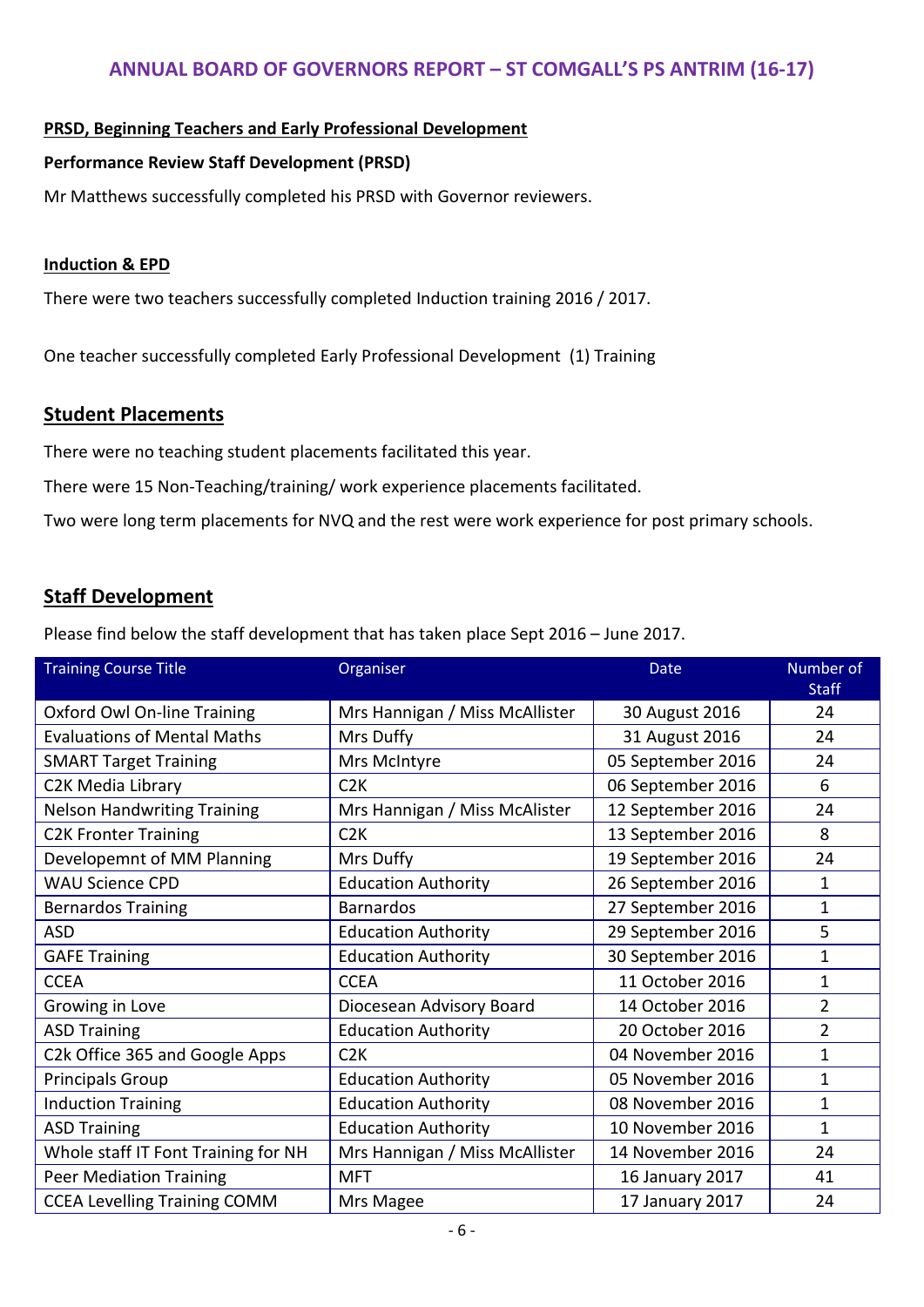| PURPLE MASH ICT Training              | Mr Matthews             | 09 February 2017 | 24             |
|---------------------------------------|-------------------------|------------------|----------------|
| Internal Levelling                    | Mrs Magee               | 03 March 2017    | 24             |
| Life Skills Training                  | <b>Barnardos</b>        | 06 March 2017    | 1              |
| Peace Island Shared Ed Programme      | <b>MFT</b>              | 08 March 2017    | $\mathbf{1}$   |
| <b>SESP Leader Training</b>           | EA SESP                 | 14 March 2017    | 1              |
| Lit / Num / ICT Team Training         | Mr Matthews             | 20 March 2017    | 24             |
| <b>SEBD &amp; Attachment Training</b> | Mrs McIntyre            | 27 March 2017    | 37             |
| Assignment of Levels in each year     | Mrs Magee               | 06 April 2017    | 24             |
| <b>Music Leader Suport Days</b>       | School                  | 08 May 2017      | $\mathbf{1}$   |
| <b>Literacy Evaluation Training</b>   | ETI                     | 09 May 2017      | 1              |
| <b>Transition Leader Time</b>         | School                  | 10 May 2017      | $\mathbf{1}$   |
| <b>Principals Training NAHT</b>       | <b>NAHT</b>             | 11 May 2017      | $\mathbf{1}$   |
| <b>Schol Developemnt Evaluations</b>  | School                  | 17 May 2017      | 4              |
| Business in the Community Event       | <b>Community Awards</b> | 30 May 2017      | $\overline{2}$ |
| Tracking & Target Setting (NUM/LIT)   | Mrs Magee               | 31 May 2017      | 24             |
| <b>BOG Evaluation Evening of SDP</b>  | School                  | 14 June 2017     | 4              |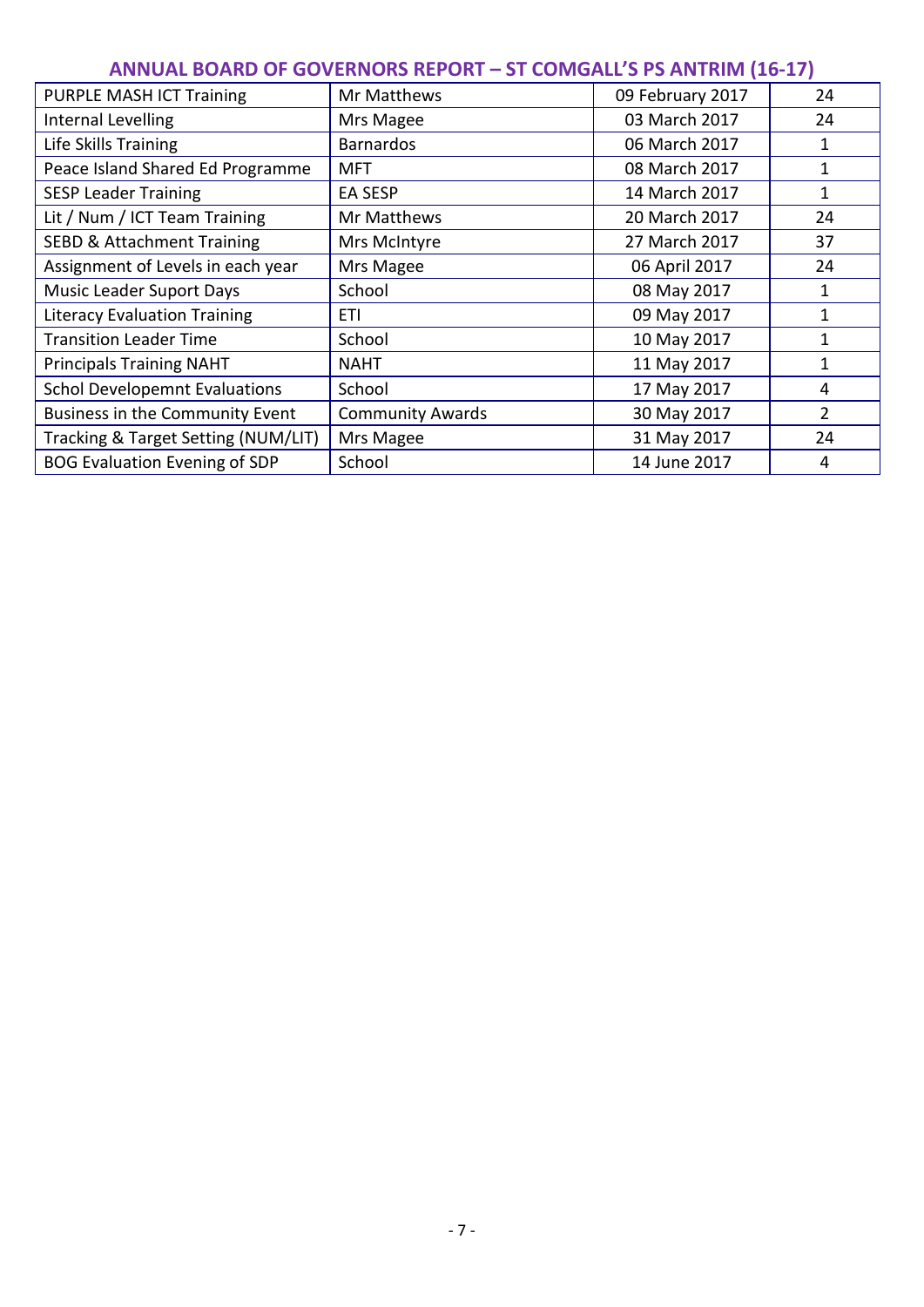## **ANNUAL BOARD OF GOVERNORS REPORT – ST COMGALL'S PS ANTRIM (16-17) School Data supplied for children in years P5 – P7**

| % PiE            | $%$ PiM          | % PiE            | $%$ PiM          |
|------------------|------------------|------------------|------------------|
| at / above       | at / above       | at / above       | at / above       |
| benchmark        | benchmark        | benchmark        | benchmark        |
| <b>June 2016</b> | <b>June 2016</b> | <b>June 2017</b> | <b>June 2017</b> |
| 91%              | 84 %             | 95 %             | 85 %             |

The data above shows an increase in our already very high standards

## **Transfer**

The Principal met with the parents of all Year 7 pupils for transfer interviews.

**Table: Destination of children transferring in June 2017.**

| <b>Schools</b>                 | <b>PLACED</b> |
|--------------------------------|---------------|
| St Louis Grammar               | 6             |
| Antrim Grammar                 | 11            |
| St Benedict's College          | 17            |
| Slemish College                | 9             |
| Parkhall College               | 1             |
| St Marys Grammar, Magherafelt  | 9             |
| St Patricks College, Ballymena | 1             |
| <b>Total</b>                   |               |

### **Health and Safety**

During the Halloween break the school suffered some loss as a result of a burst pipe - flooding a number of classrooms, book store and Vice-Principal's Office. Having worked with the EA and DENI, the classrooms, store and office space were refurbished. The school are most grateful to the Parish of Antrim who housed three of our class groups in their parish centre for the duration of the work.

## **Monitoring and Evaluating**

Ongoing monitoring was carried out throughout the year by leaders both formally and informally.

Evaluations in the following areas tool place: Literacy / Numeracy / ICT / PDMU / SEN / Care and Welfare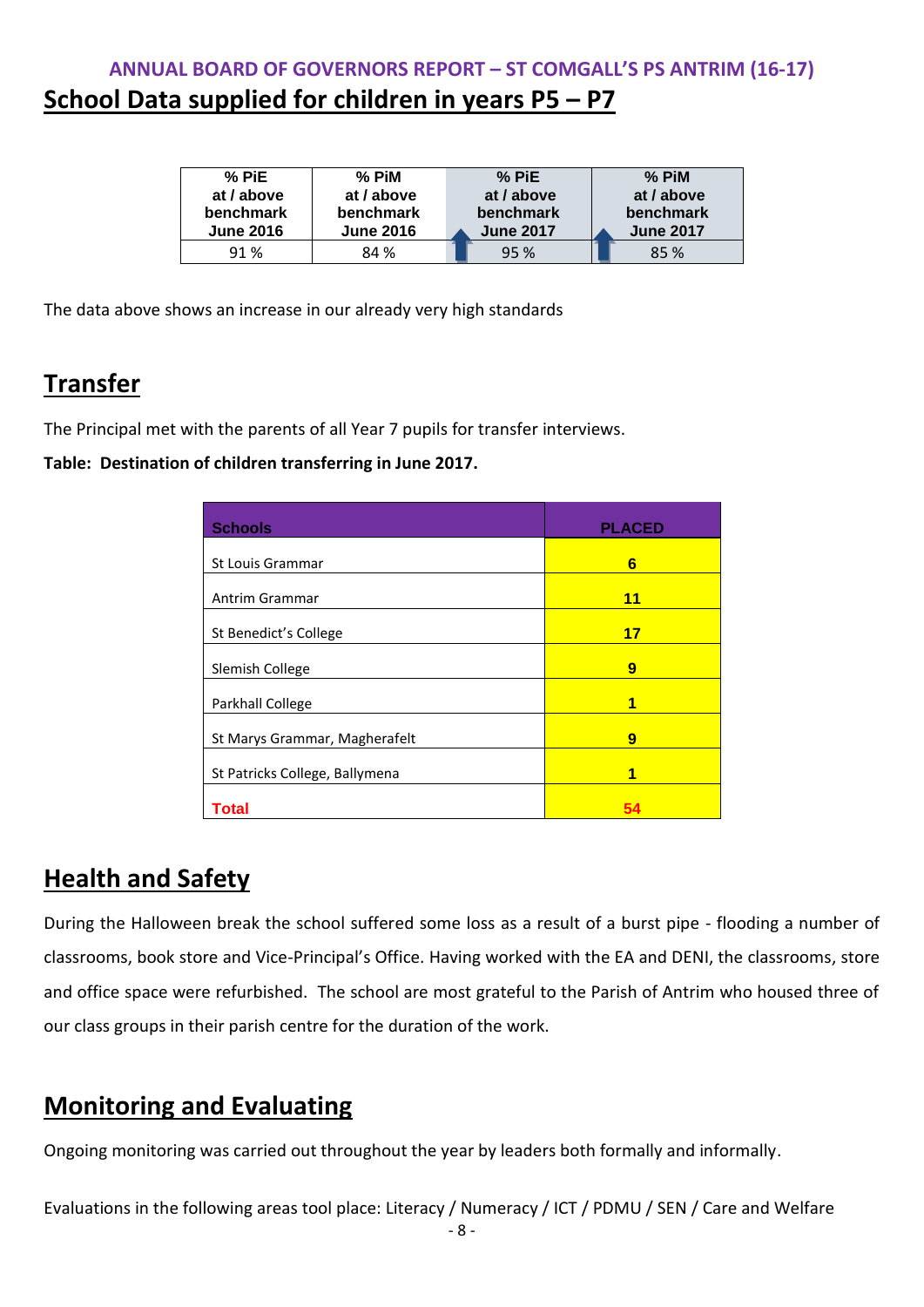| <b>Year Group</b> | Attendance    | Attendance    | Attendance    | Increase / Decrease      |
|-------------------|---------------|---------------|---------------|--------------------------|
|                   | $2014 - 2015$ | $2015 - 2016$ | $2016 - 2017$ | figures 16/17 from 15/16 |
| $\mathbf{1}$      |               |               | 97.3%         |                          |
| 2                 |               | 96%           | 95.4%         | $-0.6%$                  |
| 3                 | 95.5%         | 95.7%         | 96.1%         | $+0.4%$                  |
| 4                 | 94.9%         | 96.1%         | 95.8%         | $-0.3%$                  |
| 5                 | 95.6%         | 96.%          | 95.4%         | $-0.6%$                  |
| 6                 | 95.6%         | 95.8%         | 96.8%         | $+1.0%$                  |
| 7                 | 96.6%         | 96.7          | 97.0%         | $+0.3%$                  |
| Whole School      | 95.4%         | 96%           | 96.2%         | $+0.2%$                  |

## **Attendance outline 2016 - 2017**

## **Classes & PTR**

There were a total of 20 classes.

The overall teacher pupil ratio in the primary school was 22 children.

## **LMS (Local Management of Schools)**

The school's LMS Budget April 16 -17 was £1,493,961

The financial year ended in a deficit of £34,700.70 (Largely due to flooding of school –Halloween 2016)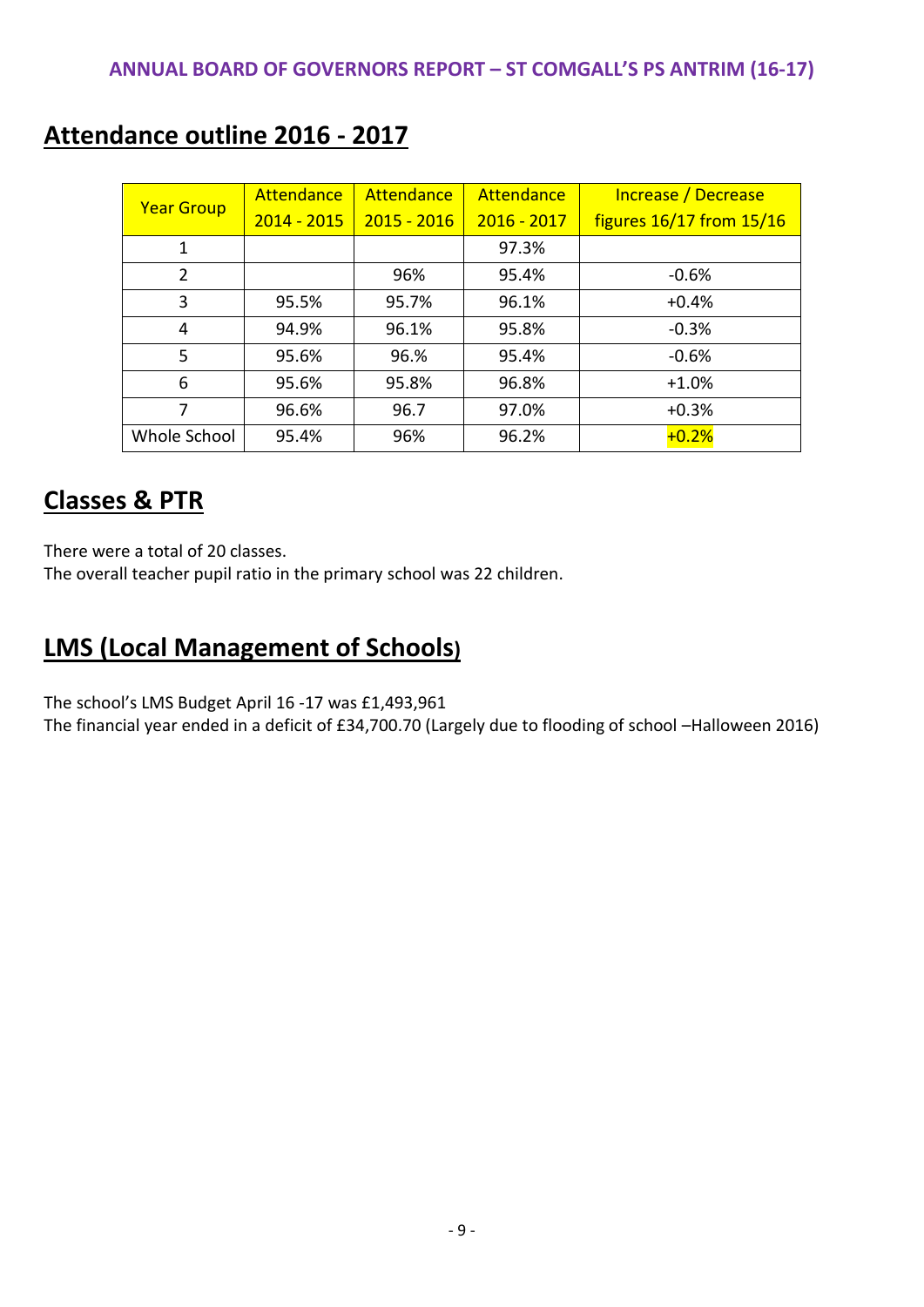# The following is a synopsis of strategic development work that has taken palce 2016 - 2017

## *Development of Literacy*

Raising of standards in Literacy – relating to handwriting development

- Staff agreed that Nelson Handwriting would be the most appropriate scheme to adopt for St. Comgall's.
- $\bullet$  The scheme was purchased for all classes P.1 7 including text books, commercial workbooks and online resources.
- Staff trained in The online Oxford Owl resources
- Teachers now use Nelson Handwriting across the Curriculum as opposed to purely during focussed handwriting lessons.
- Progress in handwriting is recorded in end of year reports
- Environmental print around the school used to model accurate formation of letters, size, shape and formation of upper and lower case letters.
- Teachers are planning in Year Groups for Nelson Handwriting on a fortnightly basis for 1-2 lessons per week.
- There has been a marked improvement primarily in handwriting but also a notable improvement in spelling – neurological link between fluidity of script and brain.
- A Literacy Team has been created with a representative from each Year Group.

## *Development of Numeracy*

Raising of standards Numeracy

- Day Staff Development Training delivered on Mental Math games and strategies.
- Underachievement in numeracy was also discussed questionnaire allowed teachers to focus on their classroom teaching.
- Sharing of good practice between key stages.
- Formation of a numeracy team. The focus was on revising the current Mental Math scheme and to focus not only on the planning but the specific tasks used for teaching a particular area. This has provided the teachers with a framework to work from in the planning for Mental Math throughout the next academic year.
	- Guidance in the planning for Mental Math
	- Coordinator along with SLT reviewed the planning files
	- Children were given opportunities during Math lessons to explain the strategies used to calculate the answer to problems.
	- Use of Izak 9 to develop their strategies in solving Mental Math problems allowed for group work and for children to learn from each other
	- Maths Week Ireland The Happy Puzzle Company were brought in to provide a fun afternoon.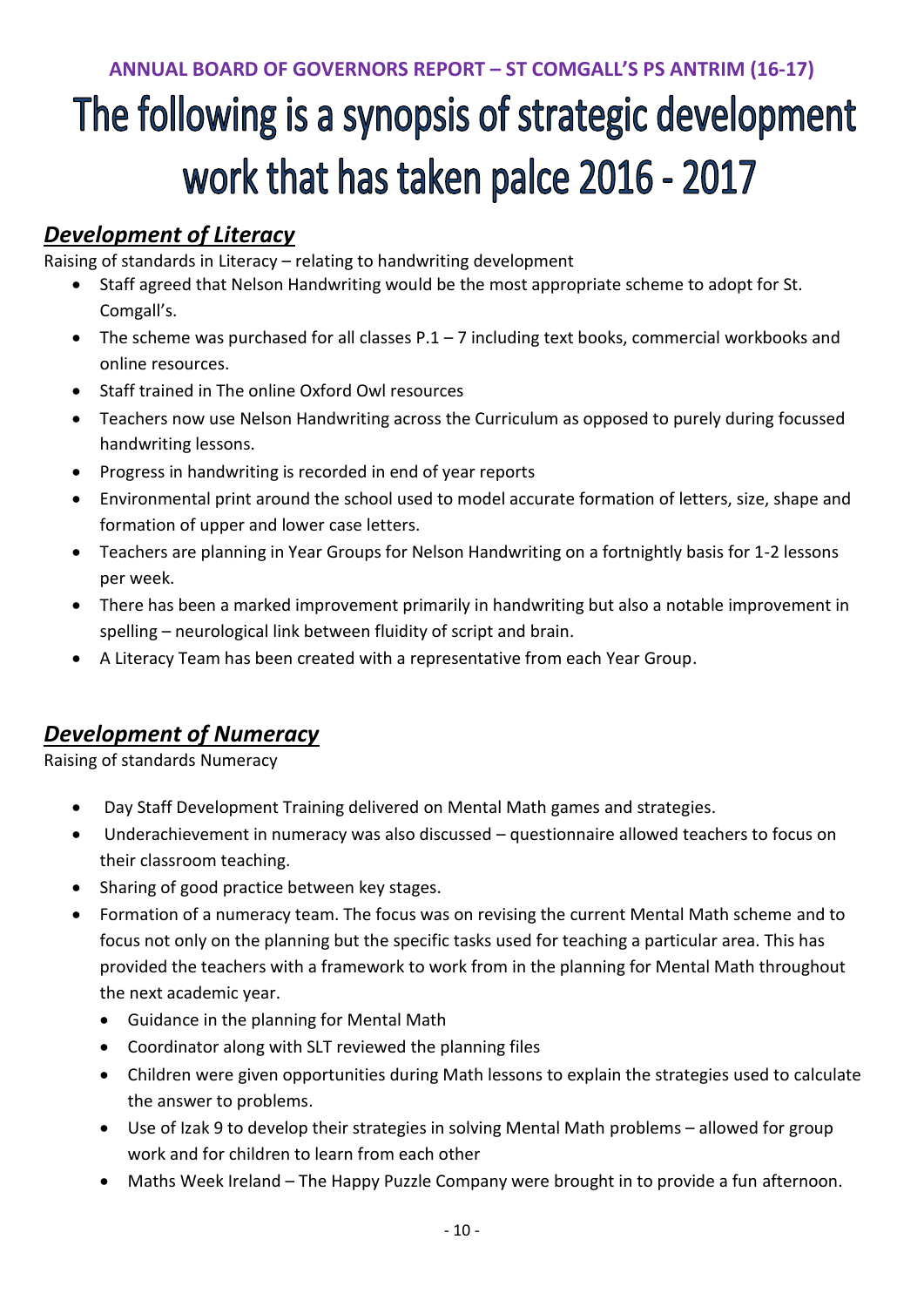### *Development of ICT*

- Following previous audit & analysis by ICT leader it was established there was a need for improved resources and training.
- £10,000 of iPad technology was purchase with the help of the school fundraisiers.
- 50 iPads now available for curriculum use.
- Wifi spot installed in every classroom to enhance wireless access for the ipads
- Children use in class sets of 10 to enhance access and alleviate issues with wireless devices.
- Initial training with iTeach.
- ICT team was set up with representatives of each year group.
- ICT team worked on ICT skills scheme and re-worked schemes so they were more appropriate and reflected the ICT ongoing in school currently.
- Teachers added tasks to their planning to ensure ICT cross-curricular opportunities were used.
- All 20 teachers now plan using the skills scheme and are aware of how to keep it up to date.
- The process of inputting PURPLE MASH lessons across the curriculum has begun.
- TRAINING took place 3hrs for 24 teachers (Approx SD Cost of  $24x£60$ ) £1,440.
- Purchase of Purple Mash for 3 year period (£3,000)
- St Comgall's use of Purple Mash became TOP SCHOOL IN THE WORLD for three consecutive months in a row.
- All teachers planned for and used ICT in all planners.
- The teachers planned for the children's use of ICT for Purple Mash both in class and at home.
- Classroom use increased for all staff and all children.
- The Creative use of ICT was enhanced
- A number of year groups extended the pupil's learning into areas such as Virtual Reality (3 Classes in P6), blogging (5 classes – P6 and P7) and use of additional packages and apps such as imove (12 classes), garageband (3 classes) – embarking on music technology, and dropbox –for creative writing (2 classes) .

Statistics for Purple Mash Up to July 17

- Activities accessed 5,865
- In school hours usage 4,658
- Out of school usage 1,207

#### *Development of Assessment*

- Levelling in Communication Training delivered to all staff by Principal Moderator for Communication - CCEA
- Training delivered on Levelling in the 3 Cross Curricular Skills
- Training heightened teachers' skills, knowledge, confidence and expertise in the following areas:
	- the requirements of the different levels
	- securely deeming a piece of work a certain level and justifying the level
	- where to access CCEA Communication tasks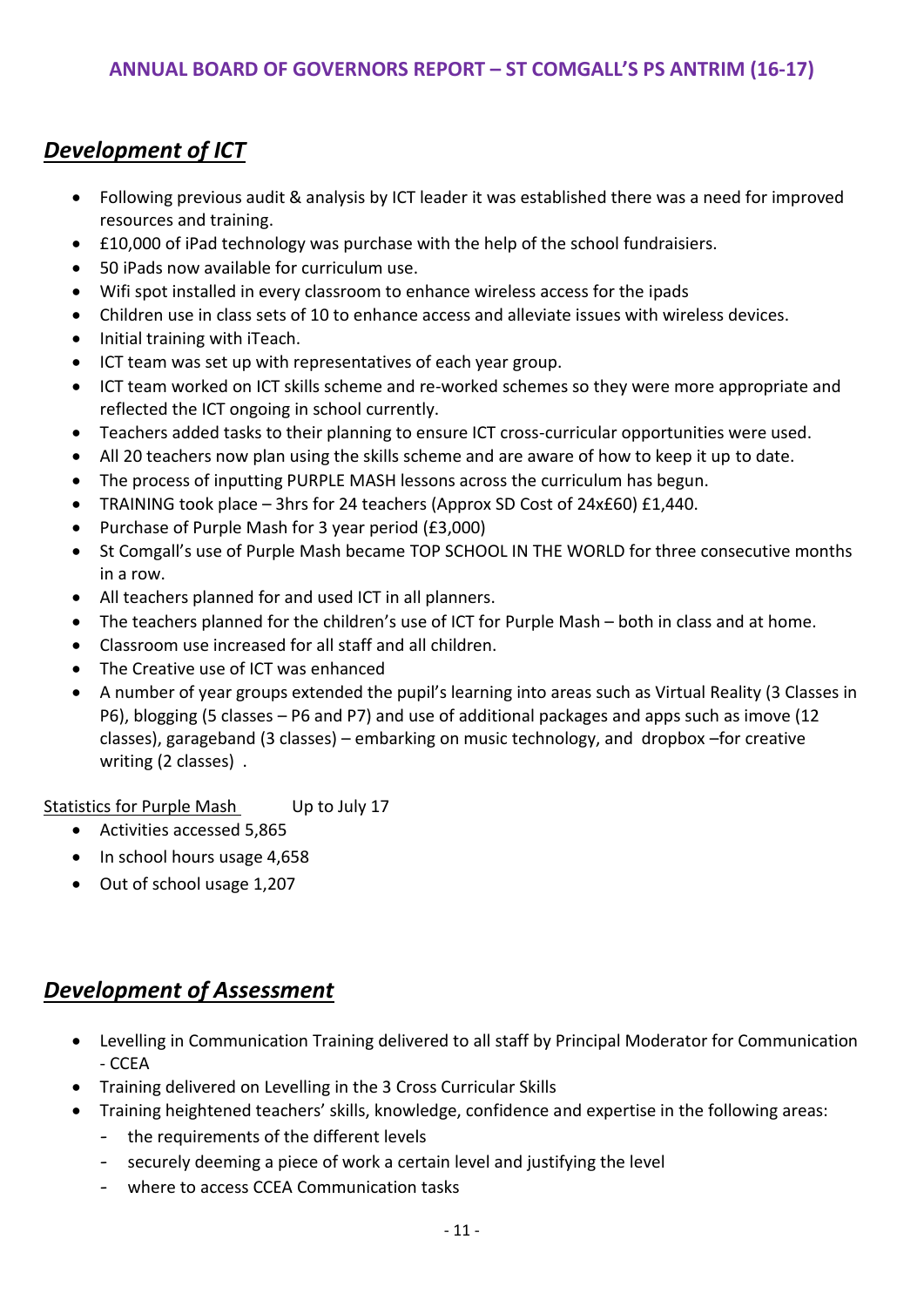- the potential to edit/modify CCEA tasks to align with current classroom schemes and themes
- ideas/suggestions for teacher created tasks
- use of the Ready Reckoner in Reading and Writing
- how the overall level in Communication is assigned (taking into account reading, writing and talking and listening).
- All children assessed twice in Term Two in Communication (Reading and Writing), Using Mathematics and Using ICT
- Teacher use of the "highlighting method" to track progress on each pupil's Levels of Progression page
- Some KS2 children exposed to Ready Reckoner in Reading and Writing which made the levels more transparent and empowered the learner
- Some KS2 children peer and self-assessed using the Ready Reckoner
- PiE and PiM replaced by PTE and PTM. All children in P3-P7 tested in April and May by Mrs. O'Neill and Ms. O'Sullivan
- Reports have been collated into three booklets Data Overview, PTE Individual Data and PTM Individual Data – thus allowing teachers to plan for whole class and personal targets
- Creation of a Desk Planner "Data at a Glance" Teachers can note each child's Literacy and Numeracy Targets and date achieved.

### *Development of Care and Welfare*

#### *Special Educational Needs*

- Additional staff training delivered at the beginning of the academic year in writing and reviewing SMART targets to ensure Education Plans are valuable and support pupils' progress
- Additional Training re Social, Emotional & Behavioural difficulties strategies outlined to help support children with additional needs
- Identified children are tested (Pupil Attitude to Self and School GL assessment)
- Data securitised to enable SENCo to plan interventions next academic year
- SENCo worked closely with teachers in Primary 1&2 to identify pupils who were having difficulty with Speech & Language, SEBD, Cognitive & Learning
- MASTS referrals completed (12 Pupils P1&2)
- 76% of children who were identified as having a difficulty in numeracy were found to be achieving at or above their level as re PIM
- 96% of children who were identified as having a difficulty in literacy were found to be achieving at or above their level as re PIE
- SENCo has worked closely with "Business in the community" to develop a programme to support children *who are underachieving* re literacy - These children have 100% improved in AR reading
- SENCo completed CCET *Diploma in Certificate of Competence in Educational/ Psychometric Testing*
- SENCo completed SEN Literacy Project 2015/6 and continues to implement strategies to support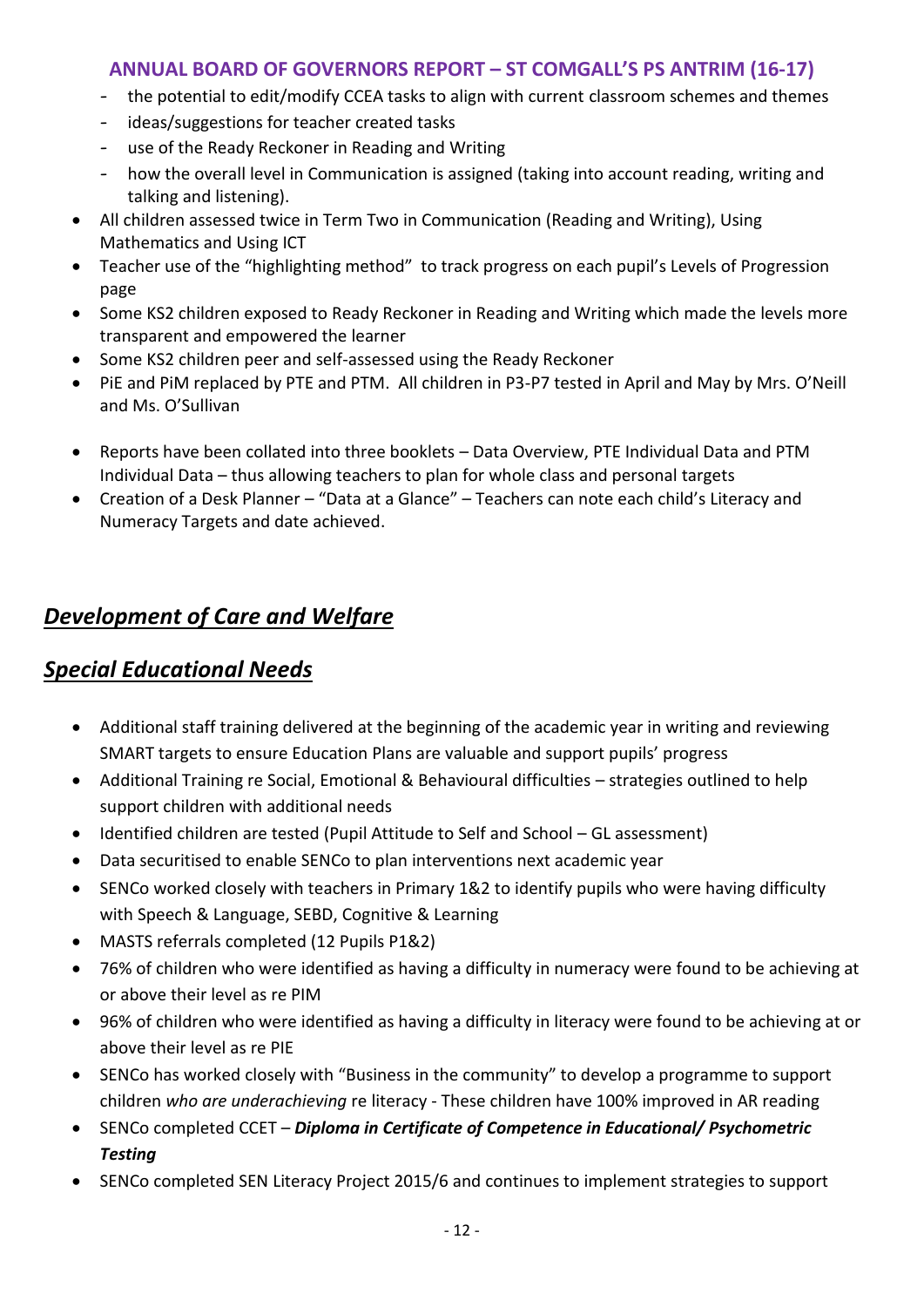children with specific literacy type needs.

## *Pastoral Care:*

- Whole school training delivered in August Days to highlight the need to consider the impact of Social, Emotional and Behavioural difficulties on children's ability to access the curriculum
- Explore the use of CCEA guidelines to support children's with SEBD and also to highlight strategies to implement within the class
- Teachers have continued to deliver a preventive curriculum through lessons on healthy eating, importance of exercise, smoking and alcohol awareness
- Anti-Bullying Week/ Internet Safety celebrated in October and February opportunities to enable children to know how to keep themselves safe in school and online
- The school has accessed support from a number of outside agencies to support all children across the school – NSPCC/ KCA – Five to Thrive
- Development of a clear and structured programme of work designed to facilitate the development of self-control, emotional awareness and interpersonal problem solving skills.

## *PDMU (Personal Development and Mutual Understanding):*

- Coordinator planned opportunities for children to feed into decision making within the school at least one per term through School Council/Eco Committee and other opportunities
- The children developed a better understanding of the roles and responsibilities of a school council
- Worked with Antrim primary to "Focus on the Crocus" a programme that was to raise awareness of polio in Middle East – Shared Education
- Pupils carried out their own audit to give every child in the school the opportunity to highlight something they would like to change or improve in the school
	- o Outcome: popular issue was outdoor play equipment
- Children completed an inventory of the existing equipment in school and again audited children to decide which equipment to purchase
- Delivery of PDMU was raised through staff training use of CCEA guidelines
- Reinforcement of opportunities for pupils to discuss the worries and concerns through "Worry Boxes"/ School Council/ Circle Time/ Assemblies/ Anti – Bullying Week
- Additional work has been completed to extend opportunities to develop "Pupil Voice" through work on Pupil Council
- Peer Mediation the school has adopted the approach of "Peer Mediation"
- Teacher were received "Peer Mediation" training to develop ethos in school
- Mr McShane has trained P6s to begin to "peer mediate

### *Shared Education*

- Coordinator was appointed (S. Mullan)
- Children and staff worked closely throughout the year with Antrim Primary School evaluating and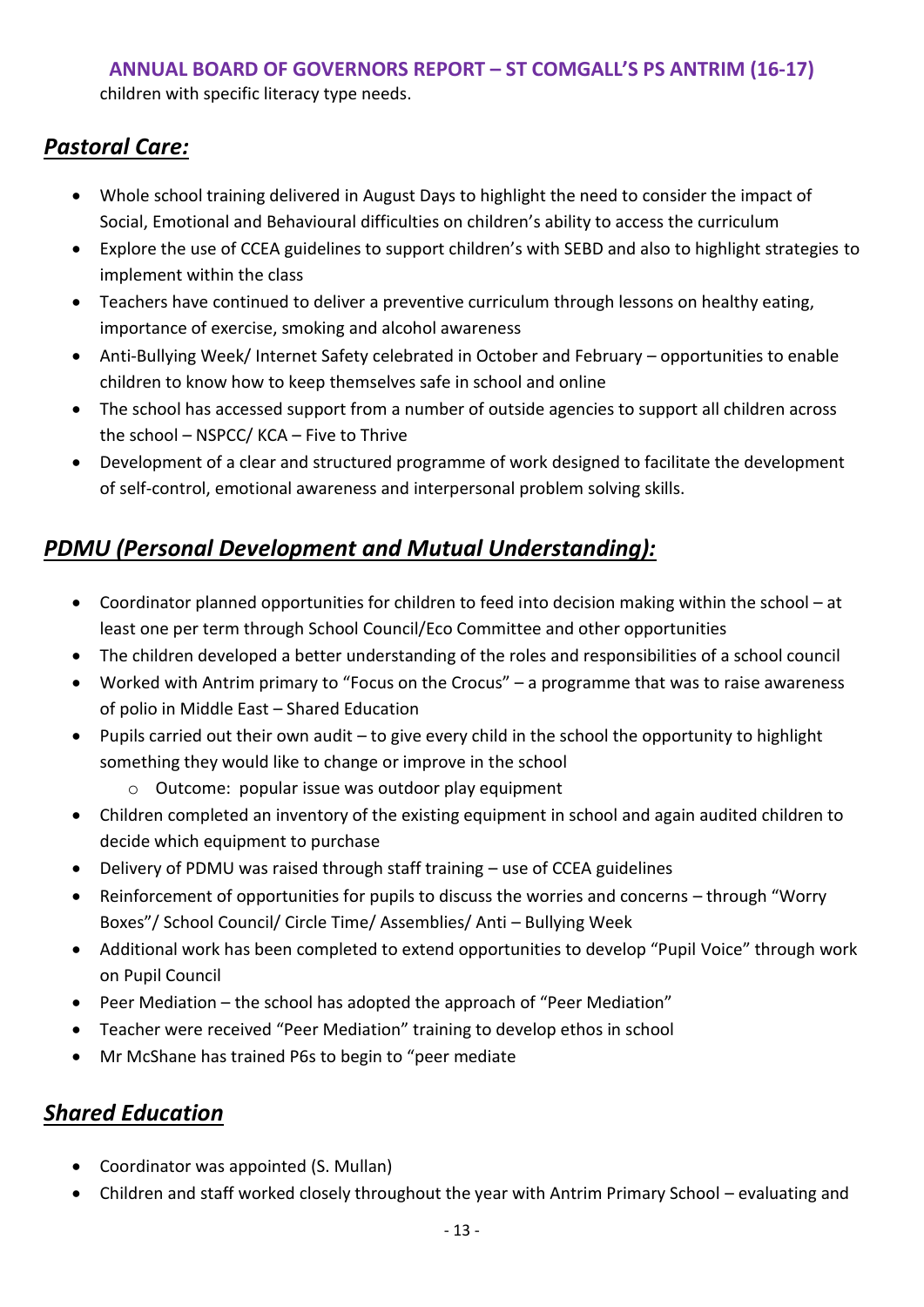reviewing the project

- Opportunities for additional funding were explored
- The school was able to access additional support through MFT Empower support for children identified with Additional Learning Needs such as dyslexia/ ASD/ ADHD
- P7 worked through a project on identity including a tour of the town
- P6 book club library
- P5 STEM 4 sessions science investigations
- Additional funding to support the work in science £1000
- St Comgall's shared expertise in Accelerated Reading with Antrim Primary School
- Antrim Primary shared expertise the "Science Teacher of the year" shared her expertise in STEM
- Peer mediation MFT all teachers/ classroom assistants were trained in the process of "Peer Mediation" to develop the culture throughout the school.

## *Safeguarding*

- A clear, structured teaching programme focussed on Safeguarding has been develop throughout the school
- The Child Protection & Safeguarding procedures are very visible now throughout the school
- The posters and procedures are reinforced through class teaching
- Clear emphasis is placed on reinforcing messages of safeguarding through work completed on Anti Bullying Week
- Planned opportunities to reinforce Internet safety message assembly presented by PSNI
- Partnership with O2 to extend ICT resources to support children within the school
- Continued work in PDMU to teach children how to keep themselves safe from harm
- Visits from fire brigade/ school nurse
- Teachers continue to implement "Circle Time"
- Teachers have highlighted lessons and coordinator is developing a whole school Scheme of work to ensure there is clear provision throughout the school
- Focus on Positive Behaviour Management throughout the school has developed excellent behaviour throughout KS1-2
- Implementation of Whole School positive behaviour management through the use of "Best Class" awards/ "Star Pupil" awards
- Continued emphasis on health eating promoted through PDMU lessons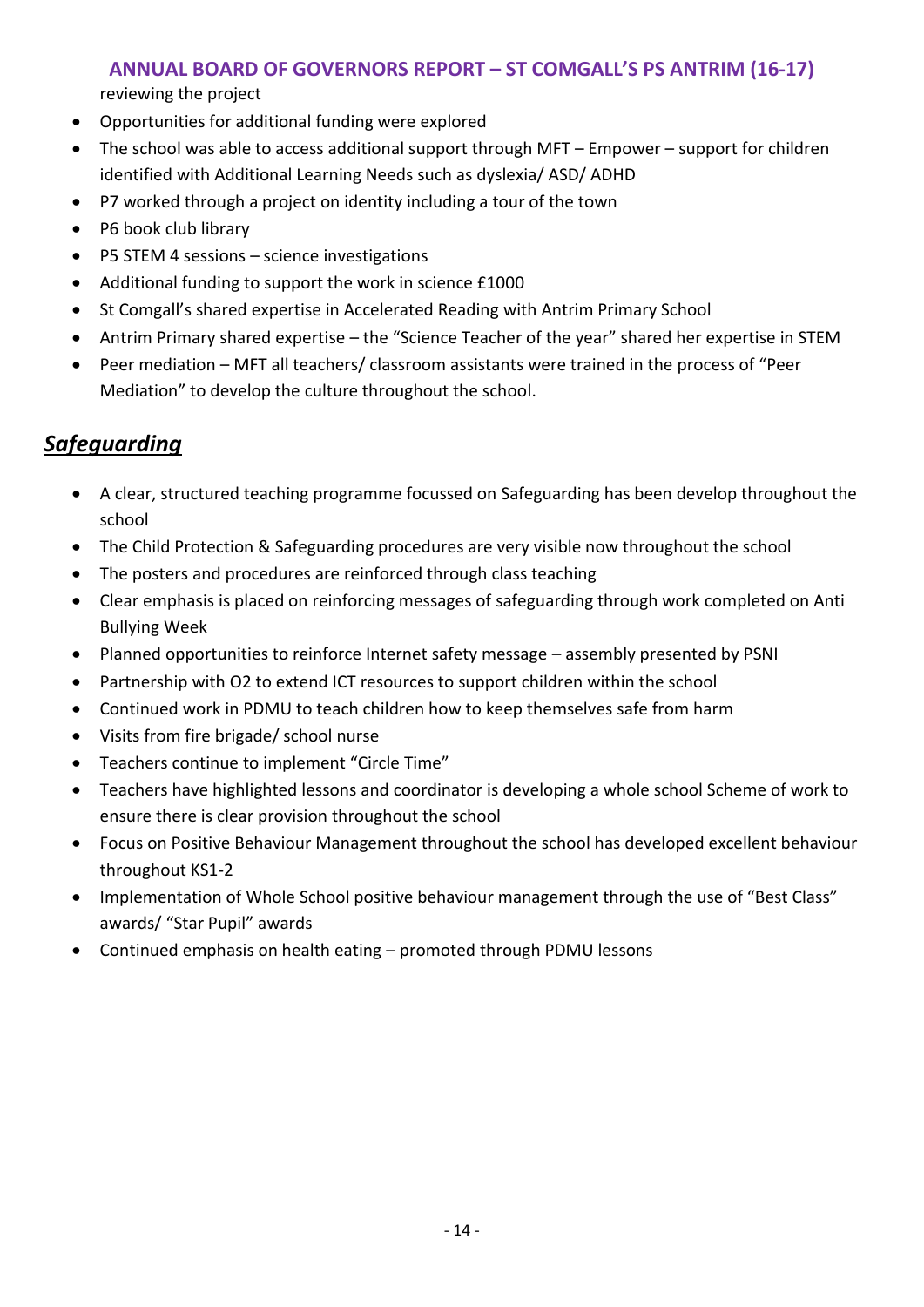#### *Development of Parents and Community Links*

Parent Fundraising Team worked hard, we thank them most sincerely for their time and expertise. With their drive and with the support of all our parents and children the following was raised:

| 2016/17 Events                | <b>Money Raised</b> |
|-------------------------------|---------------------|
| Asda Bag Pack                 | £1268.43            |
| <b>Christmas Cards</b>        | £ 553.00            |
| Christmas Jumper Day          | £1570.18            |
| <b>Muddy Marathon</b>         | £9145.65            |
| <b>Summer Fun Evening</b>     | £3794.55            |
| Grant-Enkalon Foundation      | £1000.00            |
| Gift Aid for Mussy Marathon 1 | £1602.00            |
| Uniform Re-sale               | £<br>43.20          |

# TOTAL THIS YEAR £18,977.01\*

\*Funds this year are ear-marked to purchase a new school mini-bus for our pupils and to assist our parents with transport costs.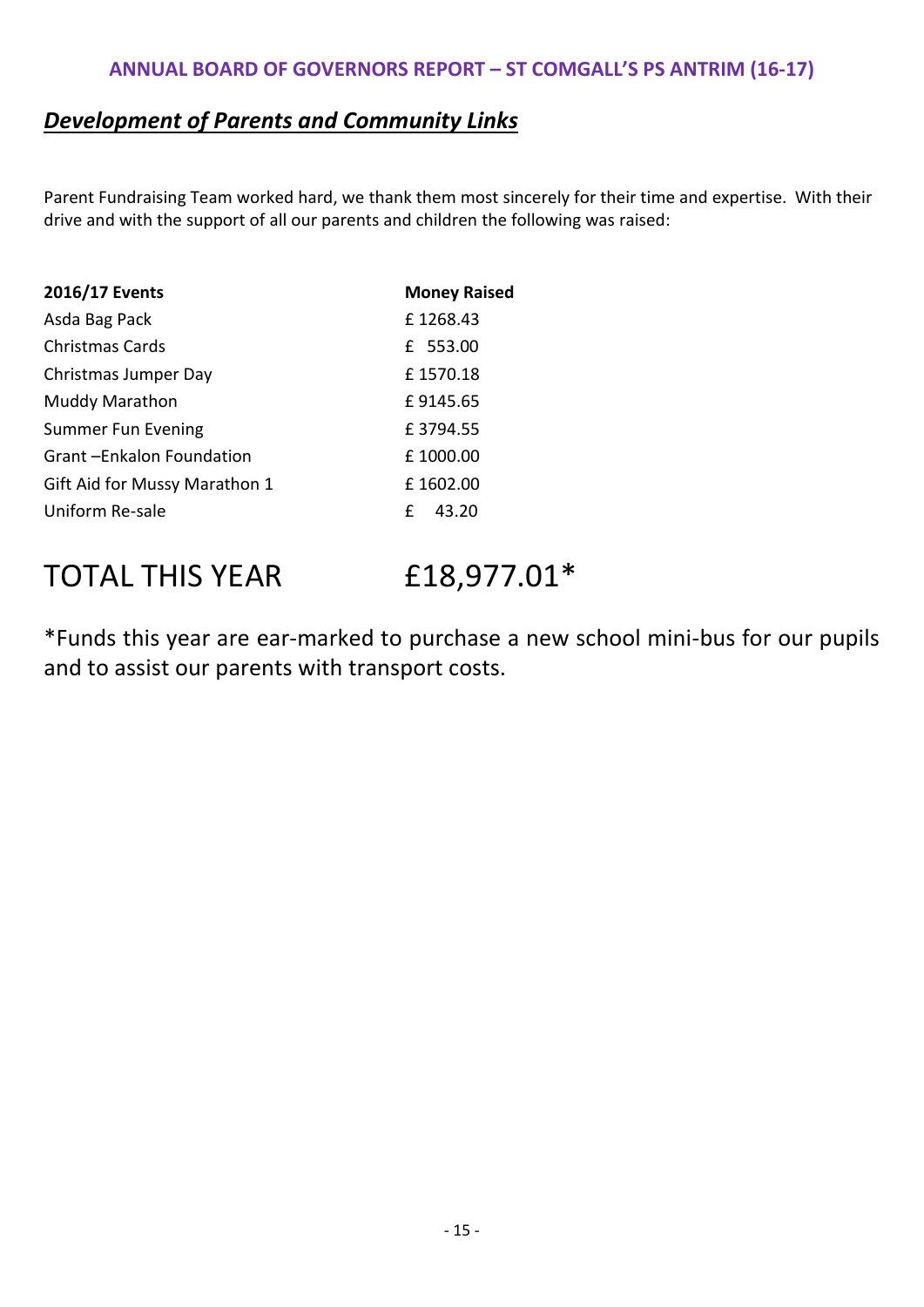# The following section lists highlights / events that have taken place in the school year 16-17

# **Events /Celebrations / Ethos Development / Leadership & Management / Local & International Links**

| <b>Item</b>                                                | <b>Date</b>     |
|------------------------------------------------------------|-----------------|
| <b>Greenmount Trail for P2</b>                             | 26/09/16        |
| Jungle Book presentation by image Musical theatre          | 27/09/16        |
| Start of New School year Mass                              | 28/09/17        |
| Road Safety Assembly PSNI                                  | 30/09/16        |
| SDP training with the EA                                   | 5/10/16         |
| ICE Bridge Engineering task for year 7                     | 6/10/16         |
| Whole School Flu Vaccination                               | 18/10/16        |
| P1 Curriculum Evening                                      | 19/10/16        |
| Harvest Assembly with Year 2                               | 21/10/16        |
| Show Box Appeal pick up                                    | 24/10/16        |
| Halloween Dress Up                                         | 27/10/16        |
| Anti-Bullying Week (Various Events)                        | 14/11/16        |
| STEM visit by University of Newcastle                      | 29/11/16        |
| Football tournament (on-going monthly - begins)            | Nov 2016        |
| Sustrans successful school                                 | 11/11/16        |
| Light Up the Dark Launch day for Sustrans                  | 24/11/16        |
| Open evening for prospective parents                       | 1/12/16         |
| Flower Show attendance by Eco-club                         | 2/12/16         |
| P4 - P7 attend Grand Opera House pantomime                 | 7/12/16         |
| Panto for P1-P3 n Antrim                                   | 13-15/12/16     |
| Music recital for P5 - P7 parents and pupils               | 2/12/16         |
| Choir singing at Antrim Forum                              | 10/12/16        |
| Parish Carol Service                                       | 19/12/17        |
| Christmas jumper fundraiser day                            | 21/12/16        |
| Story telling author for year 5                            | 16/01/17        |
| <b>Celebration of Catholic Schools Week</b>                | 1/2/17          |
| Safer internet day                                         | 7/2/17          |
| Choir attended Peace Proms                                 | 5/2/17          |
| Visit of Bird Man to P5                                    | 28/02/17        |
| Food and Fitness visit by Diary Council                    | 1/3/17          |
| World book day dress up                                    | 2/3/17          |
| P5 Visual Arts Workshop                                    | 20/03/17        |
| Peer Mediation Training for P6 children (8 week programme) | Begins 23/03/17 |
| Visit from helicopter pilot (Year 5)                       | 24/03/17        |
| P6 Visit Titanic                                           | 30/03/17        |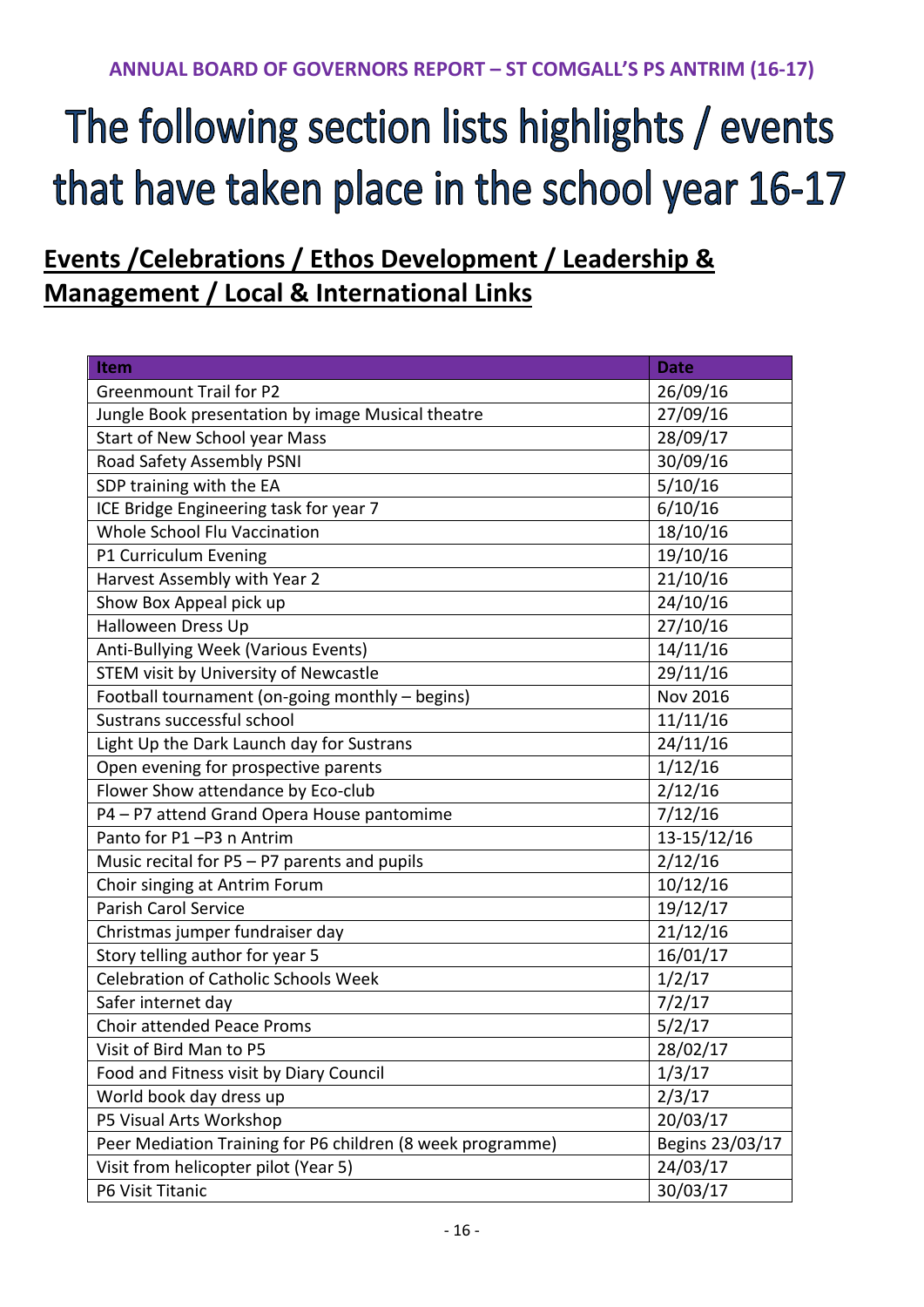| Meeting re: Transfer P6 parents                                     | 06/04/17     |
|---------------------------------------------------------------------|--------------|
| P3 visit the Zoo                                                    | 7/04/17      |
| Toy afternoon to raise funds for Trociare.                          | 7/04/17      |
| P2 visit Carrickfergus Castle                                       | 24-28/04/17  |
| Muddy Marathon Fundraiser                                           | 27/04/17     |
| Quantum theatre for year 2 and 3                                    | 02/05/17     |
| Junior Entrepreneur Project for year 7                              | 10-13/05/17  |
| Sports days                                                         | 25-26/05/17  |
| P7 Residential to Carlingford                                       | 22-23/05/17  |
| Wonder of my Being - Relationships and Sexuality Education taught   | $8-12/05/17$ |
| P7 End of year Show                                                 | 19-20/06/17  |
| Mr Henry begins work with CCEA in relation to WAU                   |              |
| Board of Governors meet - Term 1                                    | 5/10/16      |
| Parent teacher consultation week                                    | 24/10/16     |
| Shared Education visit by Education and Training Inspectorate       | 10/11/16     |
| Awarding of Certification from DENI - High Capacity School          |              |
| Mr Matthews appointed as an Associate Assessor to the Education and | Sept 2016    |
| Training Inspectorate.                                              |              |
| Facilitation of QUB Research                                        | 21/03/17     |
| European day of Languages                                           | 29/09/16     |
| Hosted 2 German teachers for staff development (1 week)             | 7/11/16      |
| Peace Island BEAM Project (Year 6 Mrs Magee's Class)                | $6-10/3/17$  |
| Green Day Celebration for whole school                              | 16/03/17     |
| Hosted German Children for a visit to an English Speaking School    |              |